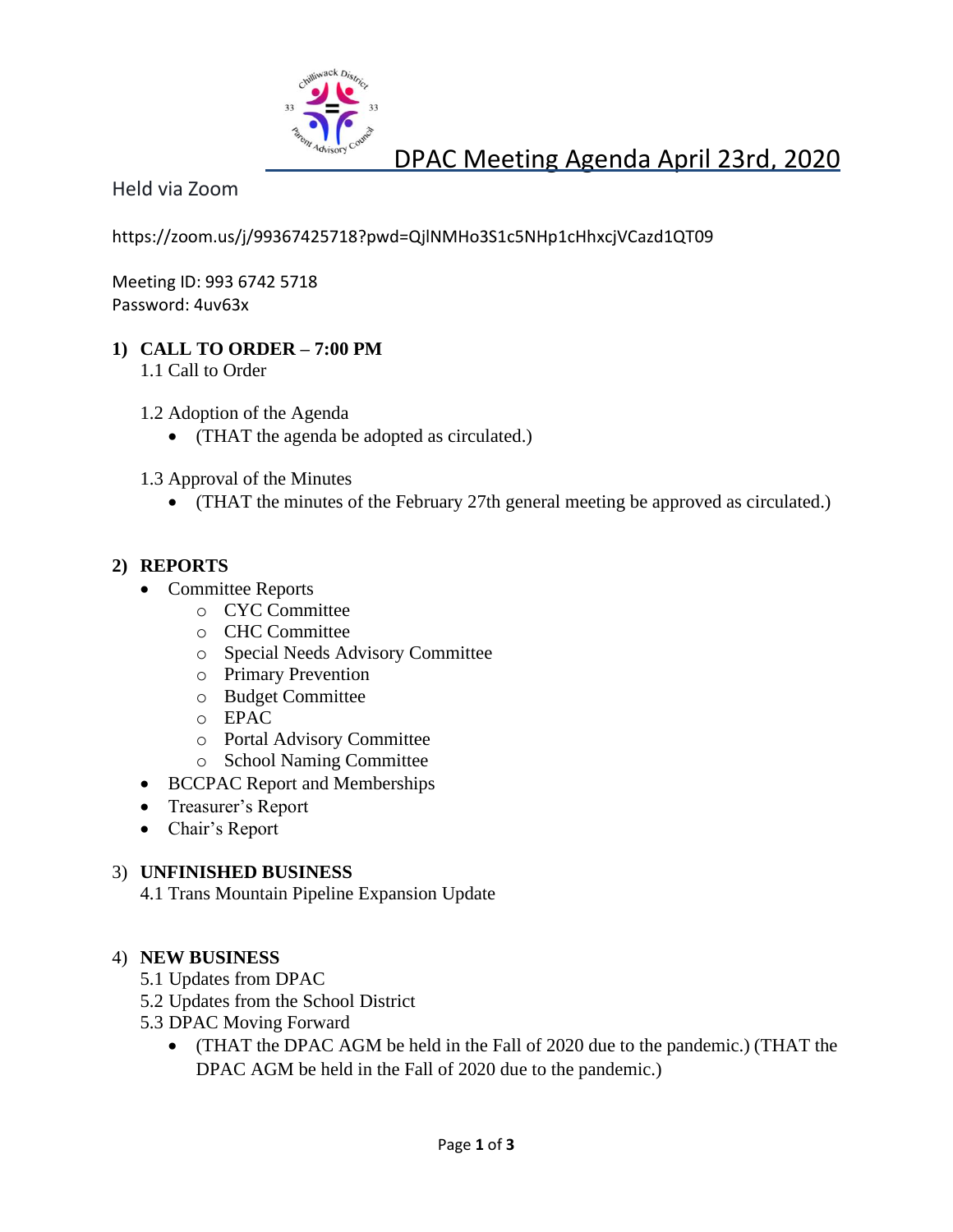

# DPAC Meeting Agenda April 23rd, 2020

Held via Zoom

https://zoom.us/j/99367425718?pwd=QjlNMHo3S1c5NHp1cHhxcjVCazd1QT09

Meeting ID: 993 6742 5718 Password: 4uv63x

- (THAT the DPAC Executive Members' term of office be extended until the completing of the AGM in the Fall of 2020.)
- (THAT the Diane Braun vote on behalf of the DPAC at the BCCPAC AGM on May 2nd.)

5.4 New ideas or concerns

## 5) **DATE OF NEXT MEETING**

• May 21, 2020 7 pm

#### 6) **ADJOURNMENT**

Diane Braun DPAC Chair